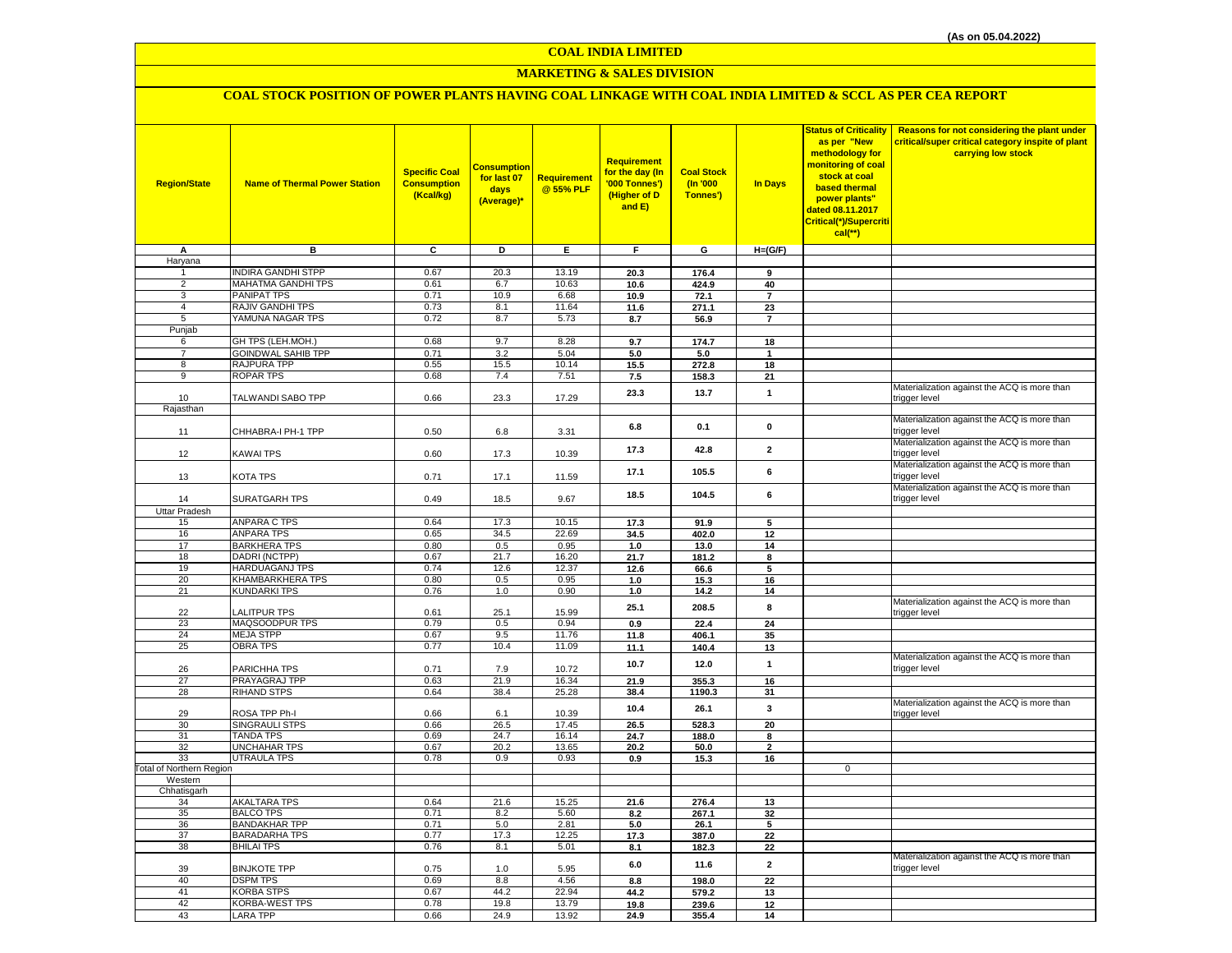## **MARKETING & SALES DIVISION**

# **COAL STOCK POSITION OF POWER PLANTS HAVING COAL LINKAGE WITH COAL INDIA LIMITED & SCCL AS PER CEA REPORT**

| <b>Region/State</b>        | <b>Name of Thermal Power Station</b>            | <b>Specific Coal</b><br><b>Consumption</b><br>(Kcal/kg) | <b>Consumption</b><br>for last 07<br>days<br>(Average)* | Requirement<br>@ 55% PLF | <b>Requirement</b><br>for the day (In<br>'000 Tonnes')<br>(Higher of D<br>and E) | <b>Coal Stock</b><br>(In '000<br>Tonnes') | <b>In Days</b>                            | <b>Status of Criticality</b><br>as per "New<br>methodology for<br><mark>monitoring of coal</mark><br>stock at coal<br><b>based thermal</b><br>power plants"<br>dated 08.11.2017<br>Critical(*)/Supercriti<br>cal(**) | Reasons for not considering the plant under<br>critical/super critical category inspite of plant<br>carrying low stock |
|----------------------------|-------------------------------------------------|---------------------------------------------------------|---------------------------------------------------------|--------------------------|----------------------------------------------------------------------------------|-------------------------------------------|-------------------------------------------|----------------------------------------------------------------------------------------------------------------------------------------------------------------------------------------------------------------------|------------------------------------------------------------------------------------------------------------------------|
| А                          | в                                               | C                                                       | D                                                       | Е.                       | F                                                                                | G                                         | $H=(G/F)$                                 |                                                                                                                                                                                                                      |                                                                                                                        |
| 44                         | NAWAPARA TPP                                    | 0.79                                                    | 1.0                                                     | 6.28                     | 6.3                                                                              | 1.5                                       | $\mathbf 0$                               |                                                                                                                                                                                                                      | Materialization against the ACQ is more than<br>trigger level                                                          |
| 45                         | PATHADI TPP                                     | 0.65                                                    | 6.8                                                     | 5.18                     | 6.8                                                                              | 129.1                                     | 19                                        |                                                                                                                                                                                                                      |                                                                                                                        |
| 46                         | <b>SIPAT STPS</b>                               | 0.68                                                    | 25.8                                                    | 26.62                    | 26.6                                                                             | 627.9                                     | 24                                        |                                                                                                                                                                                                                      |                                                                                                                        |
| 47                         | <b>TAMNAR TPP</b>                               | 0.84                                                    | 27.7                                                    | 26.52                    | 27.7                                                                             | 137.9                                     | 5                                         |                                                                                                                                                                                                                      | Materialization against the ACQ is more than<br>trigger level                                                          |
| 48                         | UCHPINDA TPP                                    | 0.75                                                    | 23.1                                                    | 14.22                    | 23.1                                                                             | 210.4                                     | 9                                         |                                                                                                                                                                                                                      | Materialization against the ACQ is more than<br>trigger level                                                          |
| Gujarat                    |                                                 |                                                         |                                                         |                          |                                                                                  |                                           |                                           |                                                                                                                                                                                                                      | Materialization against the ACQ is more than                                                                           |
| 49                         | GANDHI NAGAR TPS                                | 0.69                                                    | 9.0                                                     | 5.71                     | 9.0                                                                              | 125.5                                     | 14                                        |                                                                                                                                                                                                                      | trigger level                                                                                                          |
| 50                         | SABARMATI (D-F STATIONS)                        | 0.57                                                    | 4.6                                                     | 2.74                     | 4.6                                                                              | 34.9                                      | #REF!                                     |                                                                                                                                                                                                                      |                                                                                                                        |
| 51                         | <b>UKAI TPS</b>                                 | 0.67                                                    | 15.9                                                    | 9.85                     | 15.9                                                                             | 83.5                                      | 5                                         |                                                                                                                                                                                                                      | Materialization against the ACQ is more than<br>trigger level                                                          |
| 52                         | <b>WANAKBORI TPS</b>                            | 0.67                                                    | 28.6                                                    | 20.22                    | 28.6                                                                             | 64.7                                      | $\overline{2}$                            |                                                                                                                                                                                                                      | Materialization against the ACQ is more than<br>trigger level                                                          |
| Madhya Pradesh             |                                                 |                                                         |                                                         |                          |                                                                                  |                                           |                                           |                                                                                                                                                                                                                      |                                                                                                                        |
| 53<br>54                   | <b>AMARKANTAK EXT TPS</b><br><b>ANUPPUR TPP</b> | 0.65<br>0.65                                            | 2.5<br>18.0                                             | 1.80<br>10.31            | 2.5<br>18.0                                                                      | 45.7<br>333.0                             | 18<br>19                                  |                                                                                                                                                                                                                      |                                                                                                                        |
| 55                         | <b>BINA TPS</b>                                 | 0.74                                                    | 7.4                                                     | 4.88                     | 7.4                                                                              | 47.8                                      | 6                                         |                                                                                                                                                                                                                      |                                                                                                                        |
| 56                         | <b>GADARWARA TPP</b>                            | 0.66                                                    | 20.2                                                    | 13.93                    | 20.2                                                                             | 81.1                                      | $\overline{4}$                            |                                                                                                                                                                                                                      | Materialization against the ACQ is more than<br>trigger level                                                          |
| 57                         | KHARGONE STPP                                   | 0.60                                                    | 9.3                                                     | 10.45                    | 10.4                                                                             | 190.0                                     | 18                                        |                                                                                                                                                                                                                      | Materialization against the ACQ is more than<br>trigger level                                                          |
| 58                         | SANJAY GANDHI TPS                               | 0.82                                                    | 16.4                                                    | 14.57                    | 16.4                                                                             | 39.7                                      | $\overline{2}$                            |                                                                                                                                                                                                                      | Non payment of dues                                                                                                    |
| 59                         | SATPURA TPS                                     | 0.67                                                    | 7.5                                                     | 11.79                    | 11.8                                                                             | 21.7                                      | $\overline{2}$                            |                                                                                                                                                                                                                      | Non Payment of Dues                                                                                                    |
| 60<br>61                   | <b>SEIONI TPP</b><br>SHREE SINGAJI TPP          | 0.64<br>0.71                                            | 10.1<br>25.1                                            | 5.06<br>23.50            | 10.1                                                                             | 121.8                                     | 12<br>4                                   |                                                                                                                                                                                                                      | Non Payment of Dues                                                                                                    |
| 62                         | <b>VINDHYACHAL STPS</b>                         | 0.69                                                    | 60.5                                                    | 43.60                    | 25.1<br>60.5                                                                     | 106.0<br>1619.6                           | 27                                        |                                                                                                                                                                                                                      |                                                                                                                        |
| Maharashtra                |                                                 |                                                         |                                                         |                          |                                                                                  |                                           |                                           |                                                                                                                                                                                                                      |                                                                                                                        |
| 63                         | AMRAVATI TPS                                    | 0.62                                                    | 16.7                                                    | 11.07                    | 16.7                                                                             | 57.0                                      | 3                                         |                                                                                                                                                                                                                      | Materialization against the ACQ is more than<br>trigger level                                                          |
| 64                         | <b>BHUSAWAL TPS</b>                             | 0.72                                                    | 15.4                                                    | 11.44                    | 15.4                                                                             | 35.9                                      | $\overline{2}$                            |                                                                                                                                                                                                                      | Non payment of dues                                                                                                    |
| 65                         | <b>BUTIBORI TPP</b>                             | 0.67                                                    | 0.0                                                     | 5.31                     | 5.3                                                                              | 59.7                                      | 11                                        |                                                                                                                                                                                                                      |                                                                                                                        |
| 66                         | CHANDRAPUR (MAHARASHTRA) STPS                   | 0.78                                                    | 40.5                                                    | 30.17                    | 40.5                                                                             | 341.3                                     | 8                                         |                                                                                                                                                                                                                      | Non payment of dues<br>Materialization against the ACQ is more than                                                    |
| 67                         | <b>DAHANU TPS</b>                               | 0.62                                                    | 6.3                                                     | 4.09                     | 6.3                                                                              | 5.0                                       | $\mathbf{1}$                              |                                                                                                                                                                                                                      | trigger level<br>Materialization against the ACQ is more than                                                          |
| 68                         | <b>DHARIWAL TPP</b>                             | 0.67                                                    | 8.1                                                     | 5.34                     | 8.1                                                                              | 85.0                                      | 10                                        |                                                                                                                                                                                                                      | trigger level<br>Materialization against the ACQ is more than                                                          |
| 69                         | <b>GMR WARORA TPS</b>                           | 0.67                                                    | 8.6                                                     | 5.29                     | 8.6                                                                              | 14.2                                      | $\mathbf{2}$                              |                                                                                                                                                                                                                      | trigger level                                                                                                          |
| 70<br>71                   | KHAPARKHEDA TPS<br><b>KORADI TPS</b>            | 0.89<br>0.76                                            | 22.0<br>28.3                                            | 15.72<br>22.08           | 22.0                                                                             | 154.1                                     | $\overline{7}$                            |                                                                                                                                                                                                                      | Non payment of dues                                                                                                    |
| 72                         | <b>MAUDA TPS</b>                                | 0.70                                                    | 30.2                                                    | 21.29                    | 28.3<br>30.2                                                                     | 46.2<br>110.3                             | $\overline{2}$<br>$\overline{\mathbf{4}}$ |                                                                                                                                                                                                                      |                                                                                                                        |
| 73                         | <b>NASIK TPS</b>                                | 0.81                                                    | 6.0                                                     | 6.72                     | 6.7                                                                              | 25.7                                      | $\overline{4}$                            |                                                                                                                                                                                                                      | Non payment of dues                                                                                                    |
| 74                         | <b>PARAS TPS</b>                                | 0.74                                                    | 7.2                                                     | 4.90                     | 7.2                                                                              | 28.5                                      | 4                                         |                                                                                                                                                                                                                      | Non payment of dues                                                                                                    |
| 75                         | <b>PARLITPS</b>                                 | 0.67                                                    | 7.8                                                     | 6.65                     | 7.8                                                                              | 19.7                                      | 3                                         |                                                                                                                                                                                                                      | Non payment of dues                                                                                                    |
| 76                         | SOLAPUR STPS                                    | 0.56                                                    | 17.2                                                    | 9.73                     | 17.2                                                                             | 35.1                                      | $\mathbf{2}$                              |                                                                                                                                                                                                                      | Materialization against the ACQ is more than<br>trigger level                                                          |
| 77                         | <b>TIRORA TPS</b>                               | 0.66                                                    | 46.1                                                    | 28.73                    | 46.1                                                                             | 199.2                                     | 4                                         |                                                                                                                                                                                                                      | Materialization against the ACQ is more than<br>trigger level                                                          |
| 78                         | WARDHA WARORA TPP                               | 0.66                                                    | 5.2                                                     | 4.71                     | 5.2                                                                              | 170.6                                     | 33                                        |                                                                                                                                                                                                                      |                                                                                                                        |
| Total of Western Region    |                                                 |                                                         |                                                         |                          |                                                                                  |                                           |                                           | $\mathbf 0$                                                                                                                                                                                                          |                                                                                                                        |
| Southern<br>Andhra Pradesh |                                                 |                                                         |                                                         |                          |                                                                                  |                                           |                                           |                                                                                                                                                                                                                      |                                                                                                                        |
| 79                         | DAMODARAM SANJEEVAIAH TPS                       | 0.66                                                    | 12.2                                                    | 13.85                    | 13.8                                                                             | 93.3                                      | $\overline{\phantom{a}}$                  |                                                                                                                                                                                                                      | Materialization against the ACQ is more than<br>trigger level                                                          |
| 80                         | Dr. N.TATA RAO TPS                              | 0.77                                                    | 29.2                                                    | 17.90                    | 29.2                                                                             | 26.1                                      | $\mathbf{1}$                              |                                                                                                                                                                                                                      | Materialization against the ACQ is more than<br>trigger level                                                          |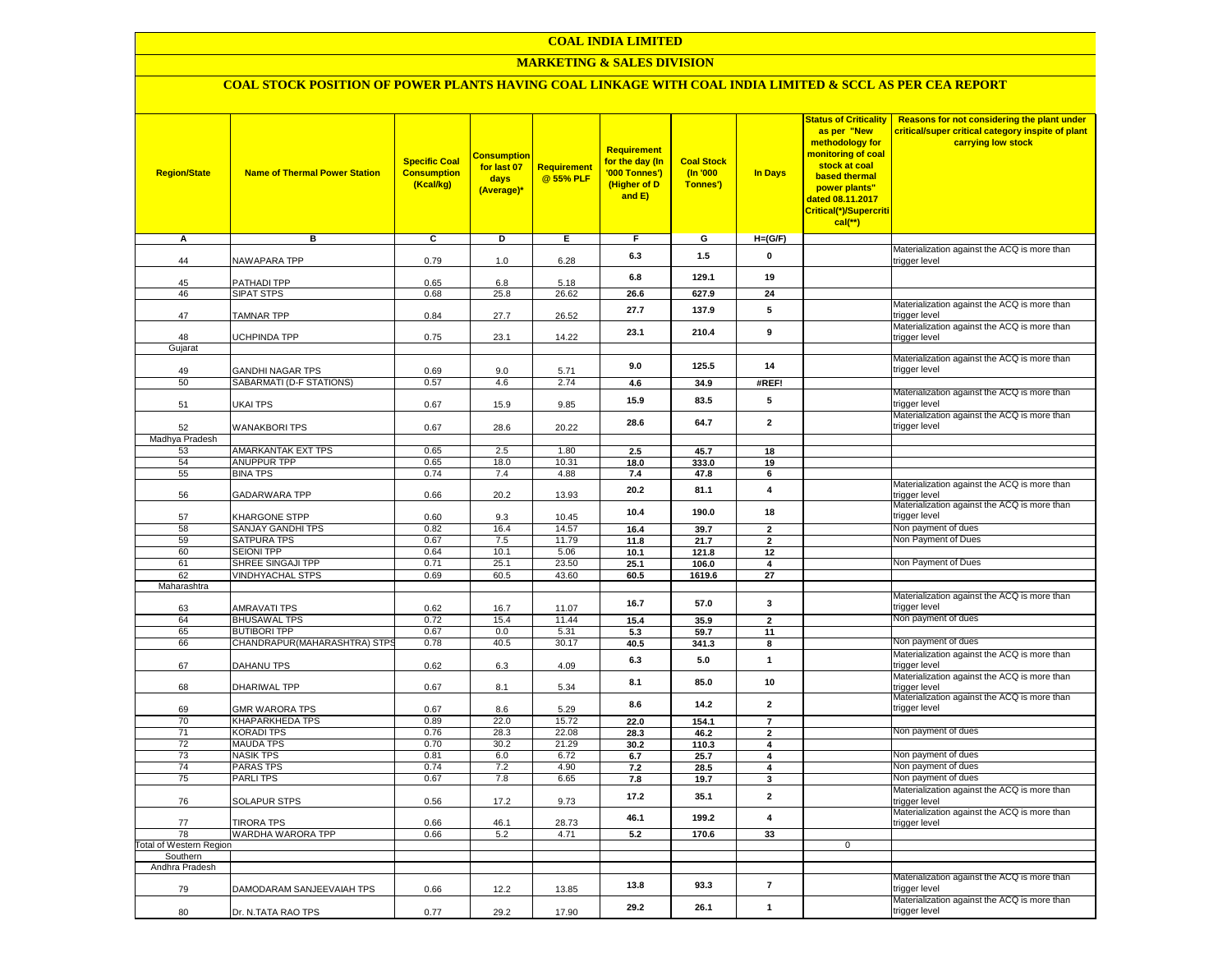## **MARKETING & SALES DIVISION**

# **COAL STOCK POSITION OF POWER PLANTS HAVING COAL LINKAGE WITH COAL INDIA LIMITED & SCCL AS PER CEA REPORT**

| <b>Region/State</b>                 | <b>Name of Thermal Power Station</b>               | <b>Specific Coal</b><br><b>Consumption</b><br>(Kcal/kg) | <b>Consumption</b><br>for last 07<br>days<br>(Average)* | <b>Requirement</b><br>@ 55% PLF | <b>Requirement</b><br>for the day (In<br>'000 Tonnes')<br>(Higher of D<br>and E) | <b>Coal Stock</b><br>(In '000<br>Tonnes') | <b>In Days</b>     | <b>Status of Criticality</b><br>as per "New<br>methodology for<br>monitoring of coal<br>stock at coal<br>based thermal<br>power plants"<br>dated 08.11.2017<br>Critical(*)/Supercriti<br>$cal$ (**) | Reasons for not considering the plant under<br>critical/super critical category inspite of plant<br>carrying low stock |
|-------------------------------------|----------------------------------------------------|---------------------------------------------------------|---------------------------------------------------------|---------------------------------|----------------------------------------------------------------------------------|-------------------------------------------|--------------------|-----------------------------------------------------------------------------------------------------------------------------------------------------------------------------------------------------|------------------------------------------------------------------------------------------------------------------------|
| А<br>81                             | в<br>PAINAMPURAM TPP                               | C<br>0.59                                               | D<br>17.2                                               | Е<br>10.21                      | F.<br>17.2                                                                       | G                                         | $H=(G/F)$          |                                                                                                                                                                                                     |                                                                                                                        |
|                                     |                                                    |                                                         |                                                         |                                 |                                                                                  | 88.4                                      | 5                  |                                                                                                                                                                                                     | Materialization against the ACQ is more than                                                                           |
| 82<br>83                            | RAYALASEEMA TPS<br><b>SIMHADRI</b>                 | 0.76<br>0.78                                            | 20.1<br>30.8                                            | 16.60<br>20.54                  | 20.1<br>30.8                                                                     | 14.4<br>297.8                             | $\mathbf{1}$<br>10 |                                                                                                                                                                                                     | trigger level                                                                                                          |
|                                     |                                                    |                                                         |                                                         |                                 |                                                                                  |                                           |                    |                                                                                                                                                                                                     | Materialization against the ACQ is more than                                                                           |
| 84                                  | SGPL TPP                                           | 0.53                                                    | 14.6                                                    | 9.26                            | 14.6                                                                             | 17.0                                      | $\mathbf{1}$       |                                                                                                                                                                                                     | trigger level                                                                                                          |
| 85                                  | <b>VIZAG TPP</b>                                   | 0.67                                                    | 5.4                                                     | 9.20                            | 9.2                                                                              | 30.2                                      | 3                  |                                                                                                                                                                                                     |                                                                                                                        |
| Karnataka                           |                                                    |                                                         |                                                         |                                 |                                                                                  |                                           |                    |                                                                                                                                                                                                     | Materialization against the ACQ is more than                                                                           |
| 86                                  | <b>BELLARY TPS</b>                                 | 0.63                                                    | 19.0                                                    | 14.23                           | 19.0                                                                             | 27.5                                      | $\mathbf{1}$       |                                                                                                                                                                                                     | trigger level<br>Materialization against the ACQ is more than                                                          |
| 87                                  | KUDGI STPP                                         | 0.63                                                    | 23.8                                                    | 19.90                           | 23.8                                                                             | 67.5                                      | 3                  |                                                                                                                                                                                                     | trigger level                                                                                                          |
| 88                                  | RAICHUR TPS                                        | 0.66                                                    | 15.1                                                    | 14.98                           | 15.1                                                                             | 49.0                                      | 3                  |                                                                                                                                                                                                     | Materialization against the ACQ is more than<br>trigger level                                                          |
| 89                                  | YERMARUS TPP                                       | 0.62                                                    | 13.9                                                    | 13.09                           | 13.9                                                                             | 4.1                                       | $\mathbf 0$        |                                                                                                                                                                                                     | Materialization against the ACQ is more than<br>trigger level                                                          |
| <b>Tamil Nadu</b>                   |                                                    |                                                         |                                                         |                                 |                                                                                  |                                           |                    |                                                                                                                                                                                                     |                                                                                                                        |
| 90                                  | METTUR TPS                                         | 0.81                                                    | 11.8                                                    | 8.98                            | 11.8                                                                             | 29.9                                      | 3                  |                                                                                                                                                                                                     | Materialization against the ACQ is more than<br>trigger level                                                          |
| 91                                  | METTUR TPS - II                                    | 0.78                                                    | 8.3                                                     | 6.16                            | 8.3                                                                              | 40.9                                      | 5                  |                                                                                                                                                                                                     | Materialization against the ACQ is more than<br>trigger level                                                          |
| 92                                  | NORTH CHENNAI TPS                                  | 0.82                                                    | 30.7                                                    | 19.78                           | 30.7                                                                             | 69.9                                      | $\mathbf{2}$       |                                                                                                                                                                                                     | Materialization against the ACQ is more than<br>trigger level                                                          |
| 93                                  | <b>TUTICORIN TPS</b>                               | 0.96                                                    | 10.7                                                    | 13.31                           | 13.3                                                                             | 13.2                                      | $\mathbf{1}$       |                                                                                                                                                                                                     | Materialization against the ACQ is more than<br>trigger level                                                          |
| 94                                  | <b>VALLUR TPP</b>                                  | 0.72                                                    | 24.2                                                    | 14.26                           | 24.2                                                                             | 160.4                                     | $\overline{7}$     |                                                                                                                                                                                                     |                                                                                                                        |
| Telangana                           |                                                    |                                                         |                                                         |                                 |                                                                                  |                                           |                    |                                                                                                                                                                                                     |                                                                                                                        |
| 95                                  | <b>BHADRADRITPP</b>                                | 0.69                                                    | 13.4                                                    | 9.83                            | 13.4                                                                             | 103.8                                     | 8                  |                                                                                                                                                                                                     |                                                                                                                        |
| 96<br>97                            | <b>KAKATIYA TPS</b><br><b>KOTHAGUDEM TPS (NEW)</b> | 0.57<br>0.64                                            | 11.6<br>15.2                                            | 8.33<br>8.46                    | 11.6<br>15.2                                                                     | 126.8<br>88.0                             | 11                 |                                                                                                                                                                                                     |                                                                                                                        |
| 98                                  | KOTHAGUDEM TPS (STAGE-7)                           | 0.50                                                    | 8.8                                                     | 5.23                            | 8.8                                                                              | 79.3                                      | 6<br>9             |                                                                                                                                                                                                     |                                                                                                                        |
| 99                                  | RAMAGUNDEM STPS                                    | 0.62                                                    | 31.2                                                    | 21.33                           | 31.2                                                                             | 239.0                                     | 8                  |                                                                                                                                                                                                     |                                                                                                                        |
| 100                                 | <b>RAMAGUNDEM-B TPS</b>                            | 0.77                                                    | 0.8                                                     | 0.64                            | 0.8                                                                              | 8.2                                       | 11                 |                                                                                                                                                                                                     |                                                                                                                        |
| 101                                 | <b>SINGARENI TPP</b>                               | 0.58                                                    | 16.0                                                    | 9.12                            | 16.0                                                                             | 119.3                                     | $\overline{7}$     |                                                                                                                                                                                                     |                                                                                                                        |
| Total of Southern Region<br>Eastern |                                                    |                                                         |                                                         |                                 |                                                                                  |                                           |                    | $\overline{0}$                                                                                                                                                                                      |                                                                                                                        |
| Bihar                               |                                                    |                                                         |                                                         |                                 |                                                                                  |                                           |                    |                                                                                                                                                                                                     |                                                                                                                        |
| 102                                 | <b>BARAUNI TPS</b>                                 | 0.63                                                    | 5.1                                                     | 5.90                            | 5.9                                                                              | 133.2                                     | 23                 |                                                                                                                                                                                                     |                                                                                                                        |
| 103                                 | <b>BARHI</b>                                       | 0.67                                                    | 7.8                                                     | 5.84                            | 7.8                                                                              | 129.7                                     | 17                 |                                                                                                                                                                                                     |                                                                                                                        |
| 104                                 | <b>BARH II</b>                                     | 0.67                                                    | 15.5                                                    | 11.67                           | 15.5<br>29.8                                                                     | 259.4<br>224.6                            | 17<br>8            |                                                                                                                                                                                                     | Materialization against the ACQ is more than                                                                           |
| 105                                 | KAHALGAON TPS                                      | 0.80                                                    | 29.8                                                    | 24.62                           | 5.7                                                                              | 72.3                                      | 13                 |                                                                                                                                                                                                     | trigger level<br>Materialization against the ACQ is more than                                                          |
| 106                                 | MUZAFFARPUR TPS                                    | 0.77                                                    | 5.7                                                     | 3.95                            |                                                                                  |                                           |                    |                                                                                                                                                                                                     | trigger level                                                                                                          |
| 107<br>108                          | <b>NABINAGAR STPP</b><br>NABINAGAR TPP             | 0.58<br>0.69                                            | 18.8<br>16.0                                            | 10.14<br>9.06                   | 18.8                                                                             | 279.0                                     | 15                 |                                                                                                                                                                                                     |                                                                                                                        |
| Jharkhand                           |                                                    |                                                         |                                                         |                                 | 16.0                                                                             | 77.0                                      | 5                  |                                                                                                                                                                                                     |                                                                                                                        |
| 109                                 | BOKARO TPS 'A' EXP                                 | 0.57                                                    | 6.3                                                     | 3.78                            | 6.3                                                                              | 265.4                                     | 42                 |                                                                                                                                                                                                     |                                                                                                                        |
| 110                                 | CHANDRAPURA(DVC) TPS                               | 0.61                                                    | 7.2                                                     | 4.06                            | 7.2                                                                              | 159.0                                     | 22                 |                                                                                                                                                                                                     |                                                                                                                        |
| 111                                 | JOJOBERA TPS                                       | 0.69                                                    | 3.3                                                     | 2.18                            | 3.3                                                                              | 68.9                                      | 21                 |                                                                                                                                                                                                     |                                                                                                                        |
| 112                                 | <b>KODARMA TPP</b>                                 | 0.62                                                    | 13.9                                                    | 8.23                            | 13.9                                                                             | 147.5                                     | 11                 |                                                                                                                                                                                                     | Materialization against the ACQ is more than                                                                           |
| 113                                 | <b>MAHADEV PRASAD STPP</b>                         | 0.70                                                    | 7.8                                                     | 5.01                            | 7.8                                                                              | 40.6                                      | 5                  |                                                                                                                                                                                                     | trigger level                                                                                                          |
| 114                                 | MAITHON RB TPP                                     | 0.64                                                    | 10.4                                                    | 8.89                            | 10.4                                                                             | 327.7                                     | 31                 |                                                                                                                                                                                                     | Materialization against the ACQ is more than                                                                           |
| 115                                 | TENUGHAT TPS                                       | 0.75                                                    | 4.3                                                     | 4.16                            | 4.3                                                                              | 34.7                                      | 8                  |                                                                                                                                                                                                     | trigger level                                                                                                          |
| Odisha<br>116                       | DARLIPALI STPS                                     | 0.71                                                    | 27.2                                                    | 14.95                           | 27.2                                                                             | 376.6                                     | 14                 |                                                                                                                                                                                                     |                                                                                                                        |
| 117                                 | <b>DERANG TPP</b>                                  | 0.70                                                    | 17.1                                                    | 11.10                           | 17.1                                                                             | 1190.5                                    | 70                 |                                                                                                                                                                                                     |                                                                                                                        |
| 118                                 | <b>IB VALLEY TPS</b>                               | 0.83                                                    | 16.4                                                    | 19.16                           | 19.2                                                                             | 292.1                                     | 15                 |                                                                                                                                                                                                     |                                                                                                                        |